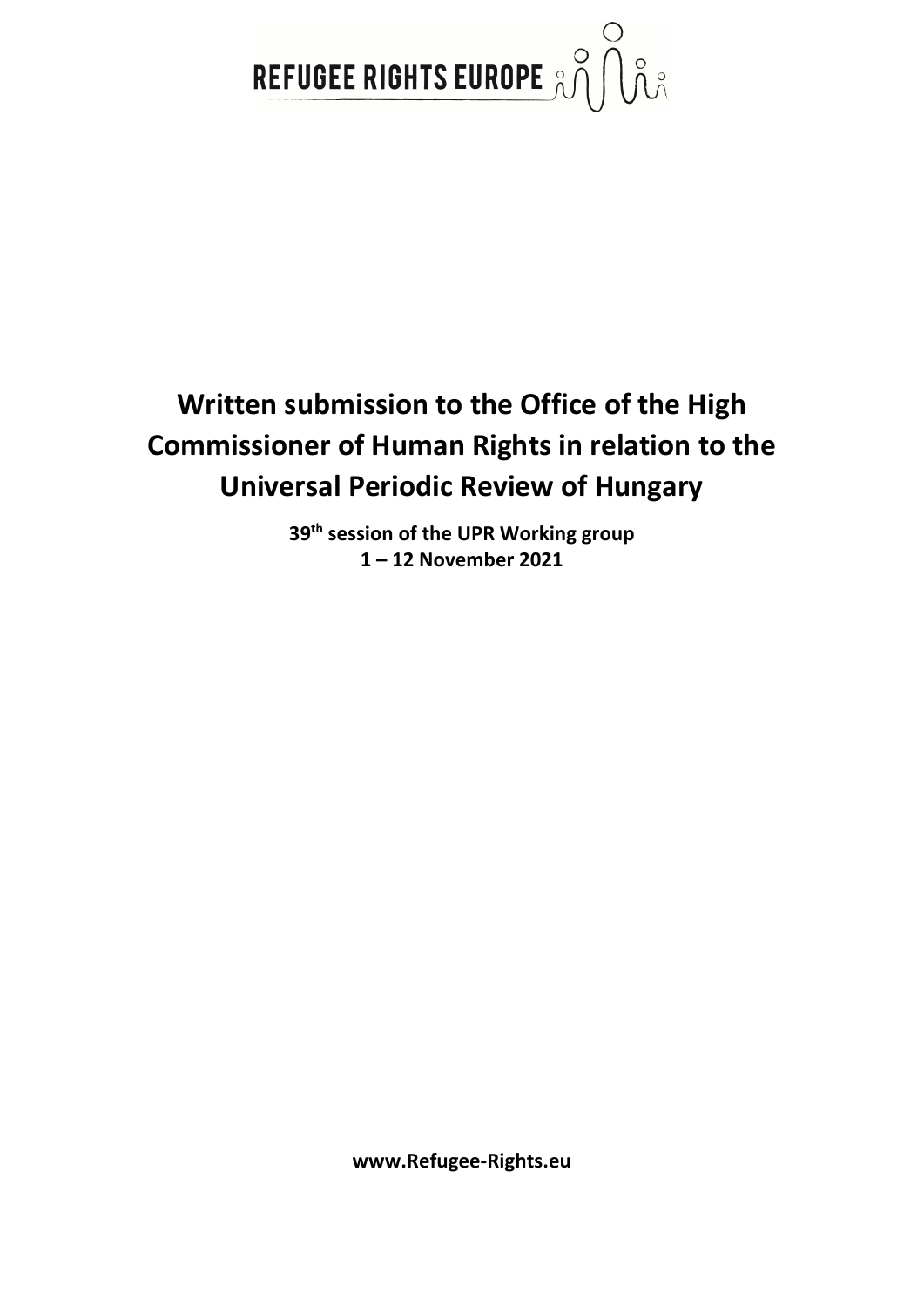# **1. About Refugee Rights Europe (RRE)**

- 1.1.Refugee Rights Europe is <sup>a</sup> human rights organisation and registered charity in the United Kingdom and Belgium. It was founded in 2016 in response to the humanitarian crisis experienced by refugees and displaced people across Europe. The organisation is run by professionals from <sup>a</sup> range of different sectors, and its advisory group and board of trustees include academics and researchers, human rights specialists, media and communications experts, asylum workers, refugees, policy analysts and students.
- 1.2.The organisation is independent of any political ideology, economic interest or religion. We believe in the indivisibility of human rights and are united by our aim to defend the rights of some of the world'<sup>s</sup> most vulnerable individuals.
- 1.3.Further information is available on our website: [www.refugee-rights.eu](http://www.refugee-rights.eu).

# **2. Introduction**

- 2.1.Refugee Rights Europe regrets Hungary'<sup>s</sup> rejection of numerous recommendations relating to the rights of refugees and migrants, in particular the right to seek asylum, the respect for the principle of *non-refoulement* without exception, and the overall treatment of refugees and asylum seekers.
- 2.2.We are deeply concerned that legal and policy measures at the national level stand in contradiction with international refugee standards.
- 2.3.In line with the recommendations resulting from the Human Rights Council Thirty-third session, outlined in the report of the Working Group on the Universal Periodic Review, dated 8 July 2016, Hungary must align it laws, policies and practices in relation to refugees and asylum seekers. In particular, we urge the Human Rights Council to request the implementation of meaningful measures by Hungary in relation to the following areas specifically.

## **3. Non-Refoulement and Access to Asylum**

- 3.1.In accordance with recommendations 128.184 (Sweden), 128.185 (Switzerland), 128.189 (Brazil), 128.190 (Canada), 128.196 (Egypt), 128.197 (Finland), 128.198 (Germany), 128.199 (Greece), 128.201 (Greece), 128.206 (Honduras), 128.208 (Iceland), Hungary must uphold the principle of *non-refoulement* and ensure that the right to seek asylum is guaranteed for asylum seekers coming to Hungary*.*
- 3.2.Conversely however, Hungary has taken one of the most hard-line approaches to border protection and crackdown on asylum seekers in Europe.
- 3.3.As the Committee will already be aware, <sup>a</sup> border barrier between Hungary and Serbia was erected towards the end of 2015, complete with barbed wires, floodlights, and security cameras, which achieved its purpose of effectively stymieing entries across the border. 1 Most centrally, it halted access to Tompa and Röszke, the two Hungarian transit zones along the Serbian border. After the fence was built, and in combination with an entry quote imposed, the number of asylum seekers arriving in Hungary decreased significantly. 2
- 3.4.However, people have continued to attempt to cross the border, and as <sup>a</sup> result they experience pushbacks and violence by Hungary border officials, who operate under the State Border Act of 2016.
- 3.5.Since June 2016, the Hungarian police has had the authority to push back asylum seekers, who are caught within 8 kilometres of the Hungarian-Serbian border, to the Serbian side of

**<sup>1</sup>** V4 Report, [Article,](http://v4report.com/the-different-tactics-used-by-hungary-slovenia-and-croatia-to-defend-borders-the-hungarian-barrier-is-top-shelf/) The different tactics used by Hungary, Slovenia and Croatia to defend borders: The Hungarian barrier is "top shelf", 31 January 2020.

<sup>&</sup>lt;sup>2</sup> ECRE, AIDA Report on Hungary, 2019 [Update](https://www.asylumineurope.org/reports/country/hungary/asylum-procedure/access-procedure-and-registration/access-territory-and-push), February 2020.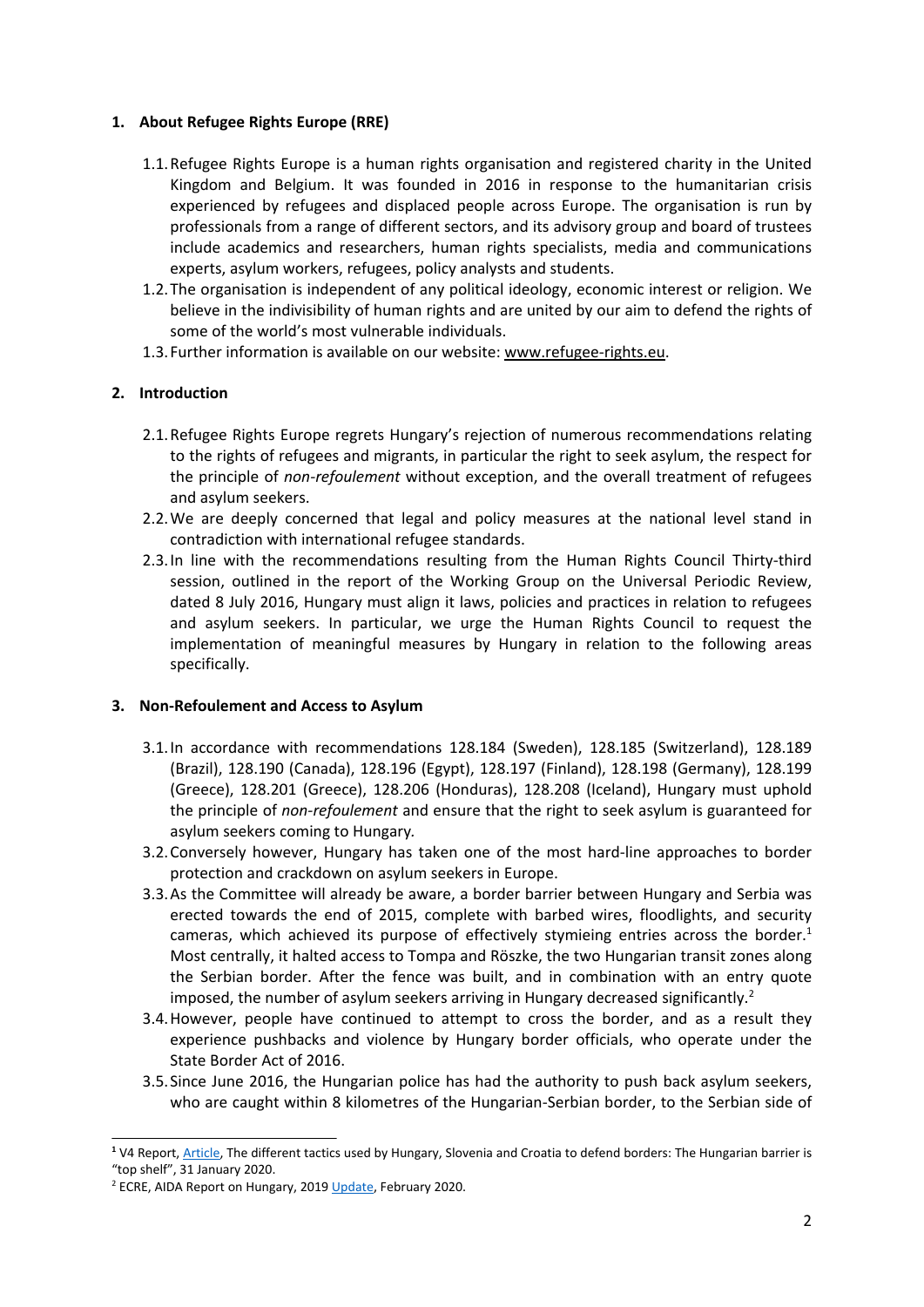the border fence, in accordance with the State Border Act. <sup>3</sup> This resulted in 19,057 people on the move being denied access to enter and apply for asylum, either by being barred from entry or by being escorted back across the border between 5 July and 31 December 2016. 4

- 3.6.The police do not register individuals' data, nor allow them to apply for asylum. An amendment made in March 2017 moreover allows the police to push back any displaced person irregularly staying in Hungary to Serbia, therefore extending the 8 kilometres transit zone to the entirety of Hungary. This also includes individuals who have never set foot in Serbia but who have rather entered Hungary via other routes.
- 3.7.Hungary introduced <sup>a</sup> policy of detention of all asylum-seekers (excluding unaccompanied children under 14) throughout the full procedures in the transit zones. Consequently, the zones operated as centres for prolonged detention that could only be suspended by people being granted international protection, terminating their asylum application or attempting to re-enter Serbia by foot.<sup>5</sup> In the seminal Ilias and Ahmed v. Hungary case the European Court of Human Rights ruled in March 2017 that these practices amount of deprivation of liberty. 6
- 3.8.In 2018 NGOs reported that rejected individuals, excluding pregnant or nursing women, were systematically food deprived during their detention in the transit zones.<sup>7</sup> The practice of food deprivation prompted the European Commission to launch <sup>a</sup> new infringement procedure against Hungary. 8
- 3.9.The number of people able to enter the facilities was forcibly reduced until one person per day was allowed into each transit zone in January 2018. 9 Due to the very low numbers of admissions of refugees to the transit zone and the legalisation in favour of pushback activities, the European Commission referred Hungary to the Court of Justice of the European Union in 2018, on the grounds of non-compliance of its asylum and return legislation with EU law, as this policy clearly hinders access to an asylum procedure and de facto aims to legalise collective expulsions, in contravention of Protocol 4 to the European Convention on Human Rights.<sup>10</sup>
- 3.10. The European Court of Justice consequently ruled in May 2020 that asylum seekers may not be detained for longer than 28 days in transit zones. Therefore, the Hungarian government announced the closure of the Röszke and Tompa transit zones and stated that asylum-seekers aiming to enter Hungary will have to apply for asylum at Hungarian consulates in non-EU-neighbouring countries.<sup>11</sup> This law means that Hungary has effectively abolished the right to asylum for new arrivals on national territory.<sup>12</sup> The access to the two recently closed transit zones have consistently been very restricted, with only 394 applicants being able to enter in 2019.<sup>13</sup>Hungary has continued to militarise its border, by furthering its border surveillance infrastructure and utilising additional assets such as helicopters for

<sup>3</sup> Hungarian Helsinki Committee, Hungary: Access denied*,* Information [Note,](https://goo.gl/tEMB9O) 14 July 2016.

<sup>4</sup> ECRE, Report, Access to the territory and pushbacks, 30 November 2020

<sup>&</sup>lt;sup>5</sup> Heinrich Böll Stiftung, [Article](https://cz.boell.org/en/2019/12/19/deny-deter-deprive-demolishment-asylum-system-hungary), Deny, Deter, Deprive: the demolishment of the asylum system in Hungary, 19 December 2019

<sup>6</sup> The European Court of Human Rights Judgement, Case of Ilias and Ahmed v. Hungary Application no. 472287/15, 14 March 2017

<sup>7</sup> Hungarian Helsinki Committee, Data tracker, Cases of interim measures issued under Rule 39 by the European Court of Human Rights to the Government of Hungary, to ensure that migrants detained in the Hungarian transit zones are not deprived of food, Accessed on 23 March 2021

<sup>&</sup>lt;sup>8</sup> Heinrich Böll Stiftung, [Article](https://cz.boell.org/en/2019/12/19/deny-deter-deprive-demolishment-asylum-system-hungary), Deny, Deter, Deprive: the demolishment of the asylum system in Hungary, 19 December 2019

<sup>&</sup>lt;sup>9</sup> Heinrich Böll Stiftung, [Article](https://cz.boell.org/en/2019/12/19/deny-deter-deprive-demolishment-asylum-system-hungary), Deny, Deter, Deprive: the demolishment of the asylum system in Hungary, 19 December 2019

<sup>&</sup>lt;sup>10</sup> ECRE, AIDA Report on Hungary, 2019 [Update,](https://www.asylumineurope.org/reports/country/hungary/asylum-procedure/access-procedure-and-registration/access-territory-and-push) February 2020.

<sup>11</sup> ECRE [News](https://www.ecre.org/hungary-abolishment-of-transit-zone-following-cjeu-ruling/), Hungary: Abolishment of Transit Zone Following CJEU Ruling, 22 May 2020**;** Hungarian Helsinki Committee, Information [Update,](https://www.helsinki.hu/wp-content/uploads/new-Hungarian-asylum-system-HHC-Aug-2020.pdf) 12 August 2020.

<sup>&</sup>lt;sup>12</sup> BVMN, Monthly [Report,](https://www.borderviolence.eu/wp-content/uploads/JUNE-REPORT.pdf) p.14, June 2020.

<sup>&</sup>lt;sup>13</sup> EASO, Asylum [Report](https://reliefweb.int/sites/reliefweb.int/files/resources/EASO-Asylum-Report-2020.pdf) 2020.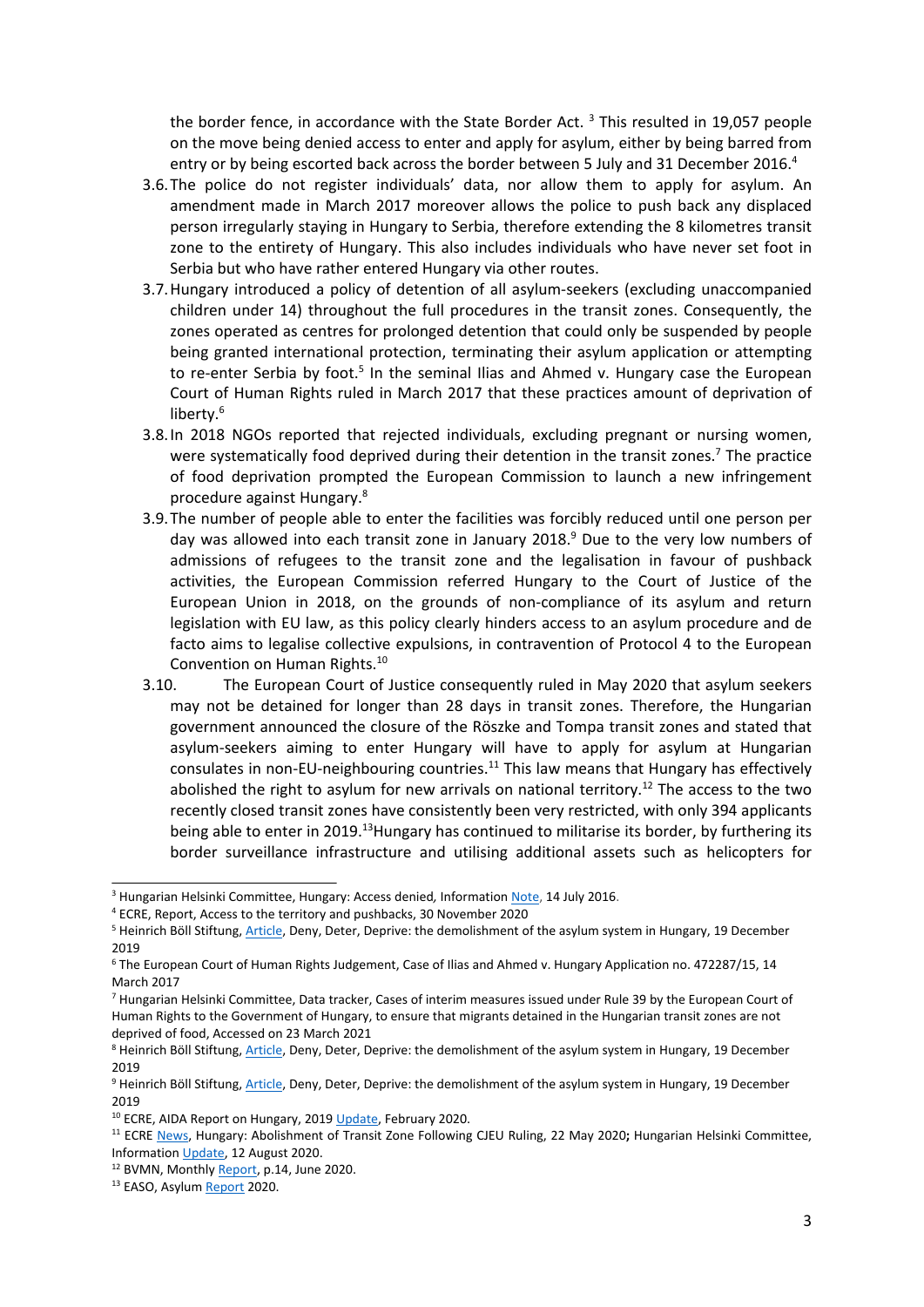monitoring from the air.<sup>14</sup>The European Commission announced in October 2020 that it would launch infringement procedures against Hungary as the new asylum procedures set out by Hungary preclude persons, including at the border, from applying for international protection in the country. 15

- 3.11. The European Court of Justice furthermore ruled in December 2020 that the country'<sup>s</sup> pushback practices are in breach of EU rules and that access to asylum applications were virtually impossible.<sup>16</sup> In January 2021 EU announced that all Frontex operations would be suspended in Hungary after the European Court of Justice (ECJ) ruling. The news was welcomed by the Commissioner for Home Affairs.<sup>17</sup>
- 3.12. Despite the ruling UNHCR was alarmed at new decisions by the government at extending the decree that gives the police mandate to automatically and summarily remove anyone caught having entered irregularly.<sup>18</sup>

#### **4. Evidence of Pushbacks**

- 4.1. The ongoing reporting by civil society actors on pushbacks evidence that pushbacks are an official state practice. In 2017, 9,136 people on the move were pushed back from Hungarian territory and 10,964 individuals barred from entry at the border fence. The following year, 4,151 pushbacks took place. The corresponding numbers for 2019 were 11,101 pushbacks from Hungarian territory and 961 blocked entries.<sup>19</sup>
- 4.2.In May 2019 the UNHCR condemned the pushback of two asylum-seeking families from Afghanistan that had been detained since January 2019 in the transit zone. They were taken to the border gate with Serbia at night and given the option to walk into Serbian territory or to be deported to Afghanistan, without any investigation of their individual asylum claim. They were eventually accommodated in a Serbian reception centre.<sup>20</sup>
- 4.3.In June 2020, the weather conditions and the closure of border camps due to the pandemic contributed to an increase in attempted border crossings. Reports of violent pushbacks by border police have increased alongside the numbers of people trying to cross, evidenced by volunteers' reports of an increase in the need for medical attention following pushbacks. People have been found injured due to physical challenges such as border rivers, fences, and rough terrain, while many were victimised and beaten by the Hungarian border police.<sup>21</sup>
- 4.4.Due to the high level of securitisation of the Serbian-Hungarian border, displaced people are forced to take dangerous routes leading to tragic deaths. Notably, three people drowned in the River Tisa while trying to reach Hungary in August 2020.<sup>22</sup>
- 4.5.Since the ruling by the European Court of Justice in December 2020 human rights organisation Hungarian Helsinki Committee has continued to register instances of pushbacks. In the period between the day of the announcement and their latest data from 28 February 2021, <sup>a</sup> total of 4128 pushbacks to Serbia were registered on their online tool. Since July 2016 they calculated a staggering 65,890 pushbacks. $^{23}$
- 4.6.Border Violence Monitoring Network (BVMN) published <sup>a</sup> report which included 68 testimonies of pushbacks affecting 1,114 people. 69% of the testimonies involved minors and head injuries, broken bones, the use of batons and the use of dogs were recorded as

<sup>&</sup>lt;sup>14</sup> FRA, <u>[Report](https://www.infomigrants.net/en/post/29944/hungary-4-903-pushbacks-after-eu-court-declared-them-illegal)</u>, Migration: Fundamental Rights issues at land borders, 8 December 2020

<sup>&</sup>lt;sup>15</sup> European Commission, Press [release,](https://ec.europa.eu/commission/presscorner/detail/en/inf_20_1687) October Infringements Package: key decision, 30 October 2020.

<sup>&</sup>lt;sup>16</sup> EU Observer, [Article](https://euobserver.com/migration/150555#:~:text=The%20EU%20court%20judgement%20on,court%20by%20the%20European%20Commission.), "Hungary 'ignoring EU court ruling on asylum", 11 January 2021

<sup>&</sup>lt;sup>17</sup> Politico, [Article](https://www.politico.eu/article/eu-border-agency-frontex-suspends-operations-in-hungary-migration/), EU border agency suspends operations in Hungary, 27 January 2021

<sup>&</sup>lt;sup>18</sup> UNHCR, [News](https://www.unhcr.org/news/press/2021/3/6048976e4/unhcr-concerned-hungarys-latest-measures-affecting-access-asylum.html), UNHCR concerned by Hungary's latest measures affecting access to asylum, 10 March 2021

<sup>&</sup>lt;sup>19</sup> ECRE, Report, Access to the territory and pushbacks, 30 November 2020

<sup>&</sup>lt;sup>20</sup> UNHCR, <u>News [article](https://www.unhcr.org/news/press/2019/5/5cd3167a4/hungarys-coerced-removal-afghan-families-deeply-shocking.html)</u>, Hungary's coerced removal of Afghan families deeply shocking, 8 May 2019

<sup>&</sup>lt;sup>21</sup> BVMN, Monthly [Report,](https://www.borderviolence.eu/wp-content/uploads/JUNE-REPORT.pdf) p.15, June 2020.

<sup>&</sup>lt;sup>22</sup> BVMN, Monthly [Report,](https://www.borderviolence.eu/wp-content/uploads/Working-Doc-August-Report-BVMN-2.pdf) August 2020.

<sup>&</sup>lt;sup>23</sup> Hungarian Helsinki Committee, Online tracking [document](https://docs.google.com/spreadsheets/d/11jlrJW-SbIa-tCkbfvOJ4x2e2bteCR0zHLs0fB9g_nw/edit#gid=0), Accessed on 20 March 2021. The pushbacks have also beer located on their [Google](https://www.google.com/maps/d/u/0/viewer?mid=1GG5kXEBlC1UfNFB0DqrO5ejhJgEu0LwV&ll=47.396067792719236%2C19.859142069165436&z=7) map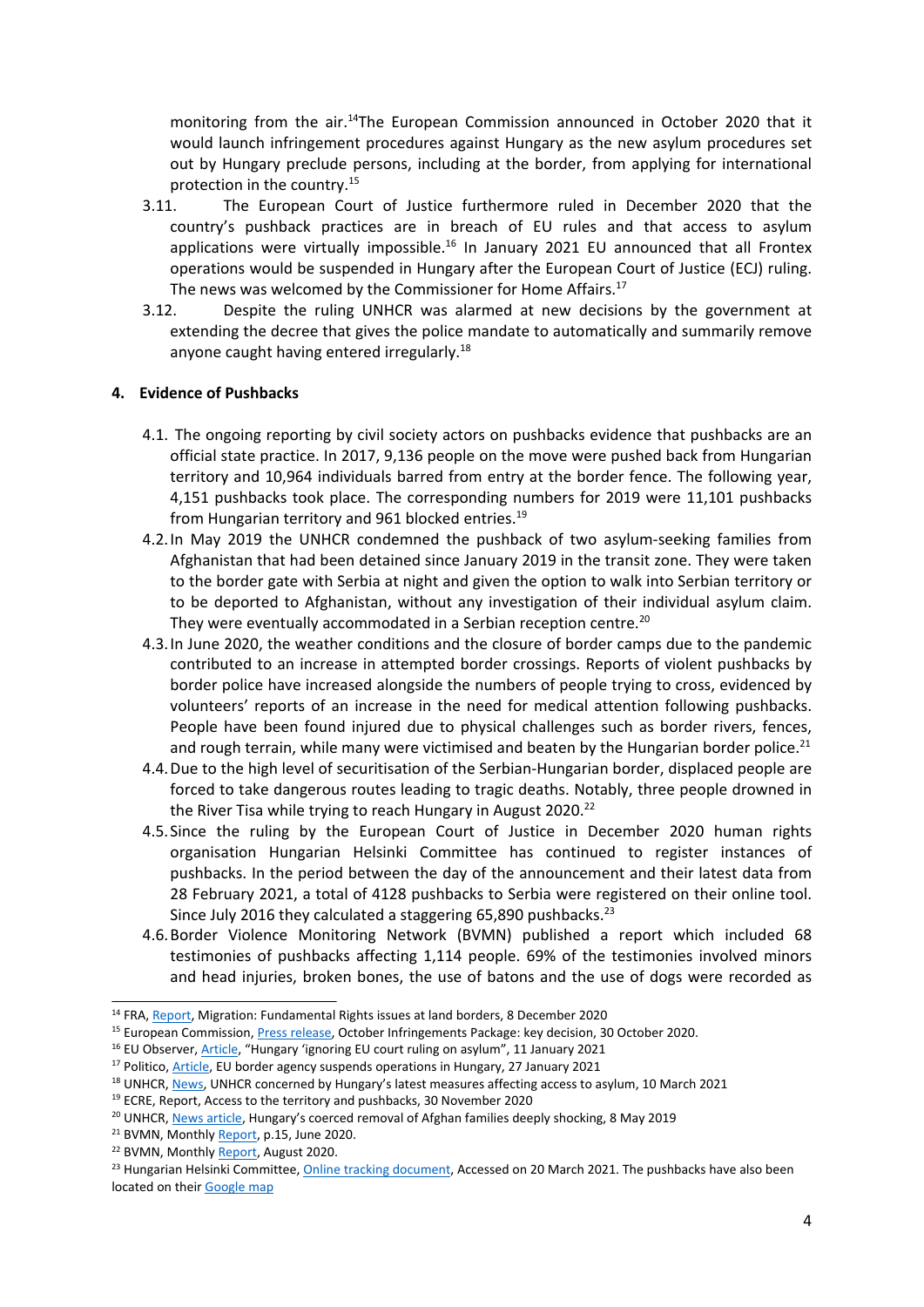standardised methods of violence during pushbacks.  $^{24}$  Another key method is humiliation, e.g. stripping people on the move to their underwear and asking them to walk in the snow for kilometres. 25

- 4.7.Moreover, large numbers of prospective asylum seekers end up being trapped in Serbia, where destitution is common, and where people are faced with intensified threats, arrests, and harassment,<sup>26</sup> as well as police violence. According to the humanitarian group Collective Aid, police officers are continuing the practice of driving apprehended individuals some 30 kilometres away from their accommodation. This practice usually involves theft and destruction of belongings, such as mobile phones and/or money.<sup>27</sup>
- 4.8.Pushbacks at the border between Hungary and Ukraine have moreover been occurring since 2009, despite not garnering much attention. Cases have however been reported since then, though they have not been as prevalent or registered as often as at other EU borders.
- 4.9. People seeking to enter the EU from Ukraine are typically intercepted by police officers operating at the border to Ukraine, who routinely ignore requests for asylum. Individuals therefore keep being readmitted to Ukraine without an opportunity to claim asylum in the EU. According to border police, very few of those who cross wish to apply for asylum, though this contradicts evidence gathered through interviews with people who tried to cross (in some cases, more than once). In <sup>a</sup> report from back in 2010, all of the 15 people interviewed claimed they had requested asylum at the Hungarian or Slovakian border to Ukraine and were still returned to Ukraine.<sup>28</sup>
- 4.10. Ukraine is not considered <sup>a</sup> 'safe third country' by the EU. The pushbacks from Hungary are mainly conducted under readmission agreements with Ukraine, yet Hungary has denied using the agreement to conduct these summary return practices to Ukraine.<sup>29</sup>

## **5. The Disproportionate Use of Force and the Overall Treatment of Asylum-seekers and Refugees**

- 5.1.In accordance with recommendations 128.204 (Holy See), 128.15 (Malaysia), 128.16 (Morocco), Hungary must avoid the disproportionate use of force and ensure that enforcement authorities comply with international human rights obligations in the treatment of migrants and asylum seekers.
- 5.2.Conversely however, since 2016, there have been wide-ranging reports of excessive force and physical violence perpetrated by the Hungarian police border guards, including insulting and humiliating language, humiliating practices such as forced undressing, pepper spraying, dog attacks, confiscation of private belongings, abuse, and ignorance to refugees' physical well-being. The victims of these forms of abuse include women and children as well.<sup>30</sup>
- 5.3.Other grotesque forms of violence and abuse have been reported as well, including the act of forcing individuals to sink their heads into water.<sup>31</sup>
- 5.4.People have also reportedly been threatened by the police that they would be put in jail if they were caught again.
- 5.5.Moreover, police have reportedly taken photos with their mobile phones, threatening that these would be sent to all police officers at the border to ensure they would be caught if

<sup>&</sup>lt;sup>24</sup> BVMN, Report Volume I, Black Book of Pushbacks, 15 December 2020

<sup>&</sup>lt;sup>25</sup> Info Migrants, [Article](https://www.infomigrants.net/en/post/29944/hungary-4-903-pushbacks-after-eu-court-declared-them-illegal), Hungary: 4,903 pushbacks after EU Court declare them illegal, 1 February 2021

<sup>&</sup>lt;sup>26</sup> BVMN, Monthly [Report,](https://www.borderviolence.eu/wp-content/uploads/February_Report_20.pdf) February 2020.

<sup>27</sup> *Ibid*.

<sup>&</sup>lt;sup>28</sup> See Border Monitoring Project Ukraine, [Report,](http://bordermonitoring-ukraine.eu/files/2010/11/refoulement-report.pdf) Access to Protection Denied, 2010; Amnesty International, [Report](https://www.amnestyusa.org/files/stranded_hope_eur2748642016_0.pdf) Stranded hope: Hungary'<sup>s</sup> sustained attack on the rights of refugees and migrants, September 2016; CPT, [Report](https://www.politico.eu/wp-content/uploads/2018/09/Hungary-CPT-report-Sept-18.pdf) on the visit to Hungary from 20 to 26 October 2017, 18 September 2018; Council of Europe, [Report](http://semantic-pace.net/tools/pdf.aspx?doc=aHR0cDovL2Fzc2VtYmx5LmNvZS5pbnQvbncveG1sL1hSZWYvWDJILURXLWV4dHIuYXNwP2ZpbGVpZD0yNzcyOCZsYW5nPUVO&xsl=aHR0cDovL3NlbWFudGljcGFjZS5uZXQvWHNsdC9QZGYvWFJlZi1XRC1BVC1YTUwyUERGLnhzbA==&xsltparams=ZmlsZWlkPTI3NzI4), Parliamentary Assembly: Pushback policies and practice in Council of Europe member states, 8 June 2019

<sup>&</sup>lt;sup>29</sup> Irina Muetzelburg, The EU's external asylum policy in Ukraine. 9th Pan-European Conference on International Relations: The Worlds of Violence, EISA, Sep 2015.

<sup>&</sup>lt;sup>30</sup> HCIT [Report](http://hcit.rs/wp-content/uploads/2017/05/HCIT-report-on-expulsions-to-Serbia-ENG-version.pdf), Forcible irregular returns to the Republic of Serbia from neighbouring countries, May 2017.

<sup>&</sup>lt;sup>31</sup> Klikaktiv, Pushbacks from Hungary to Serbia – <u>[Summary](https://klikaktiv.org/journal/push-backs-from-hungary-to-serbia-summary)</u>, 2 April 2020.